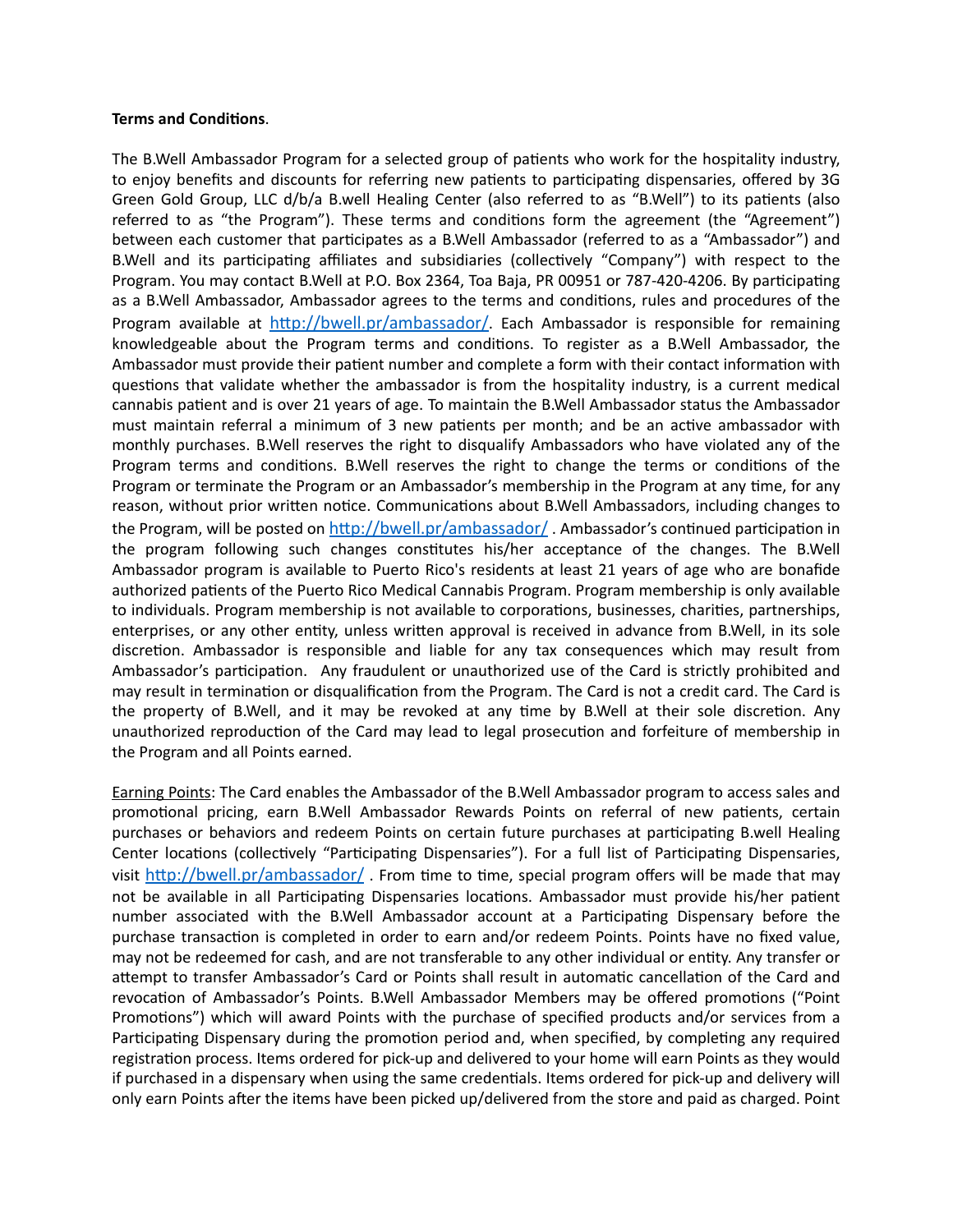Promotions will not apply to rain check items purchased after the promotion has ended. Points will not be earned on the portion of a transaction that was paid for using redemption dollars or dispensary credit. Unless explicitly stated otherwise, Point Promotions will not apply to and Points cannot be earned on certification or license renewal processes. B.Well reserves the right to add or delete items eligible for Points issuance at any time, at its sole discretion, without notice. Points for new patients referral will be awarded to the Ambassador's account on a weekly basis. Points will not be awarded if, in Company's reasonable opinion, the merchandise purchased will be used for resale or commercial use, and any Points awarded on such purchases will be forfeited. Company reserves the right to limit Points awarded with respect to any offer or promotion to reasonable household quantities. On a return and/or exchange of Products, Points may be deducted from the Ambassador's account that were used for the original purchase.

Redeeming Points: When purchasing items and/or services at a Participating Store, Ambassador may choose to either redeem previously earned Points or continue saving Points to use on a future purchase of items and/or services. If Ambassador elects to redeem earned Points, the Points will be converted into redemption dollars and the value of the redemption dollars will be deducted from the total price of the Ambassador's purchase of items and/or services from a Participating Dispensary. Redemption dollars will not be paid out in cash or store credit. Ambassador can only use one redemption at a time. Company may, at any time and without notice, change, eliminate, or terminate the Points earning and redemption procedures and offerings. Company, at its discretion, may not show the full list of redemption tiers on marketing materials. Upon redemption of Points, the Points will immediately be deducted from Ambassador's account. Once Points are redeemed, Points cannot be credited back to Ambassador's account. Any Points, awards, or benefits transferred, assigned, or sold in violation of these terms and conditions will be confiscated and membership in the Program may be terminated. Should any B.Well Ambassador not use their program in a transaction for six (6) consecutive calendar months, the membership will be deemed to be inactive and all accumulated Points will be forfeited.

Ambassador Information and Communications: By participating in the Program, Ambassador agrees to allow Company to communicate via mail, email, phone, external websites and various other channels. If permission is granted by the Ambassador, Company may also communicate via text or mobile device. Company may use these channels to communicate Ambassador account status, notify Ambassador when they are eligible for a reward, communicate program changes, offer special Ambassador promotions, coupons, information and offerings that may be of interest to the Ambassador, and more.

Limitation of Liability: to the fullest extent permitted by law, B.Well will not be liable for any damages of any kind arising out of or in connection with your participation or membership in the program, including damages arising out of changes to or termination of the program. This is a comprehensive limitation of liability that applies to all damages of any kind, including but not limited to direct, indirect, incidental, punitive or consequential damages, loss of data, income or profit, loss of or damage to property and claims of third parties. To the extent permitted by law, the limitations on B.Well's liability set forth herein shall apply whether for breach or repudiation of contract, or whether in tort, civil liability by way of negligence, gross negligence, strict liability, or otherwise, even if advised of the possibility of such damage. By agreeing to these terms, you willingly agree (or, if Ambassador is a minor, it's parent or legal guardian willingly agrees) that you have relinquished your right to seek these damages from B.Well and that this is a reasonable allocation of risk.

eTrademarks: bwell.pr, and all page headers, custom graphics and button icons are service marks, trademarks, and/or trade dress of B.Well and may not be used in connection with any product or service that is not offered by B.Well in any manner that is likely to cause confusion among customers, or in any